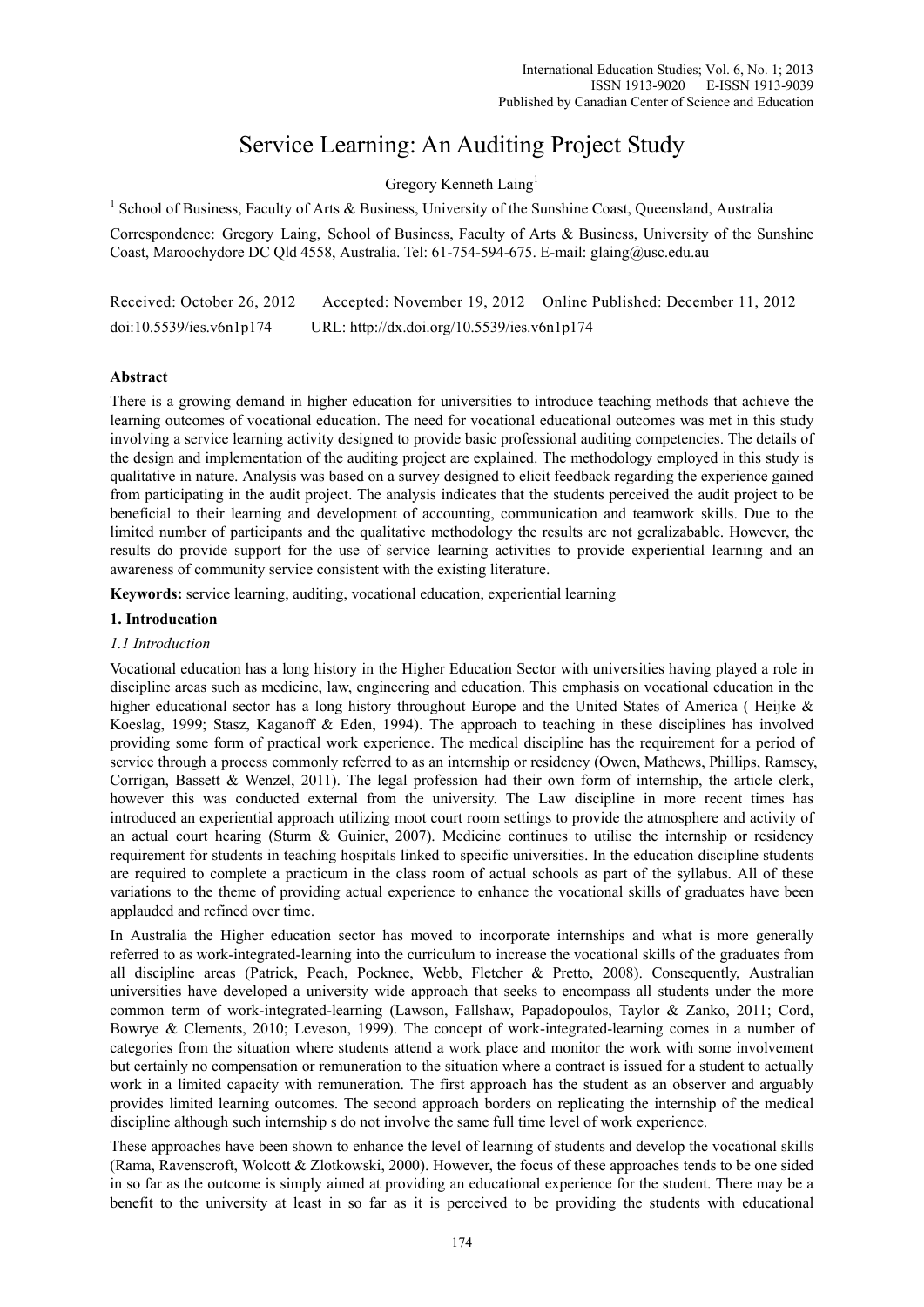outcomes consistent with learning goals. However, from the university perspective there are other goals that are embedded in their strategic aims and objectives, in particular the provision of services to the local community and society in general. So far as the structure and the manner in which the work-integrated-learning and internships are incorporated in the curriculum they do not adequately address nor encompass the wider goals of service to the local community or society. Boyer and Hechinger (1981) argued that universities should not only teach and conduct research they should involve their students in service to the community. Consistent with this philosophy Reinharz (1997) suggested consideration should be given to the inclusion of a category in the ranking process of universities that would recognize the actual record of community service performed.

# *1.2 Importance of the Study*

An approach which does address these extended goals of the university and provides the necessary vocational skills is known as service learning. Service learning has been described as a form of active learning (Rama, Ravenscroft, Wolcott & Zlotkowski, 2000) that involves service to society (Boyer & Hechinger, 1981). The pedagogical justification for the inclusion of service learning in the curriculum is based on Kolb's (1984) model of experiential learning. Kolb (1984, 38) defined learning as the "process whereby knowledge is created through the transformation of experience" and this is consistent with the experiential process of service learning.

Service learning may take the form of a formal part of the degree in which credit is awarded in much the same way as an internship (Knechel & Snowball, 1987) or as a non-credit activity in which students participation is purely voluntary (Strupeck & Whitten, 2004). The literature does contain some examples of service learning aimed at meeting the vocational skills within the discipline of accounting and its application as a means of providing a service to the community (Rose, Rose & Norman, 2005; Strupeck & Whitten, 2004). This study seeks to add to the literature by providing details on the implementation and running of a service learning approach that address both the advancement of vocational skills and service to the community.

# *1.3 Importance of the Problem*

The problems facing universities is three fold. Firstly, they need to meet the needs of the students seeking an education that encapsulates vocational skills. Secondly, they need to employ an approach to education that meets their goal for community involvement. Thirdly, they need to address the problem of attrition. Service learning is relevant to the missions of universities because it links the provision of vocational education through learning activities that involve providing service to the community.

# *1.4 Service Learning Literature*

Service learning as the name implies is concerned with providing a service in the first instance followed by the learning experience and this is a key distinguishing feature from the concepts of work-integrated-learning or an internship. The service component is intended to be for the benefit of the community in two ways firstly by directly providing the service to those organizations that are not-for-profit or directly to socio-economically marginalized members of society (Hocking & Hocking, 2008), and secondly by instilling a sense of empathy for others (Strupeck & Whitten, 2004 ). The method and philosophy behind service learning was described as a form of "experiential learning through which participants in community service meet community need while developing their abilities for critical thinking and group problem solving, ... and the skills they need for effective citizenship." (National and Community Service Roles for Higher Education: A Resource Guide, 1994, p.12).

Community service is encouraged and supported by firms such as Hewlett Packard, the Body Shop and General Electric (Tucker, McCarthy, Hoxmeier & Lenk, 1998). Numerous studies have reported that participation in service learning activities has benefited students in several ways. Service learning has been shown to promote altruistic behavior (Boss, 1994), enrich a students' skill base (Berson, 1994), reinforce content and concepts learnt in the classroom (Boss, 1994), result in a stronger commitment to studies (Sax & Astin, 1997) and provide a greater competitive advantage for students (Still & Clayton, 2004).

Studies have also identified that service learning fosters social responsibility, acceptance of diversity and leadership skills (Brandell & Hinck, 1997; Kendrick, 1996), influences moral, social and emotional development (Rhoads, 1997; Eyler & Giles, 1999). Service learning has also been shown to be an effective tool in developing better critical thinking and problem solving skills (Eyler & Giles, 1999). With such a wide range of benefits, it should be no surprise that over 150 universities in the USA were reported by Dorsey (2001) to be operating various forms of service learning projects.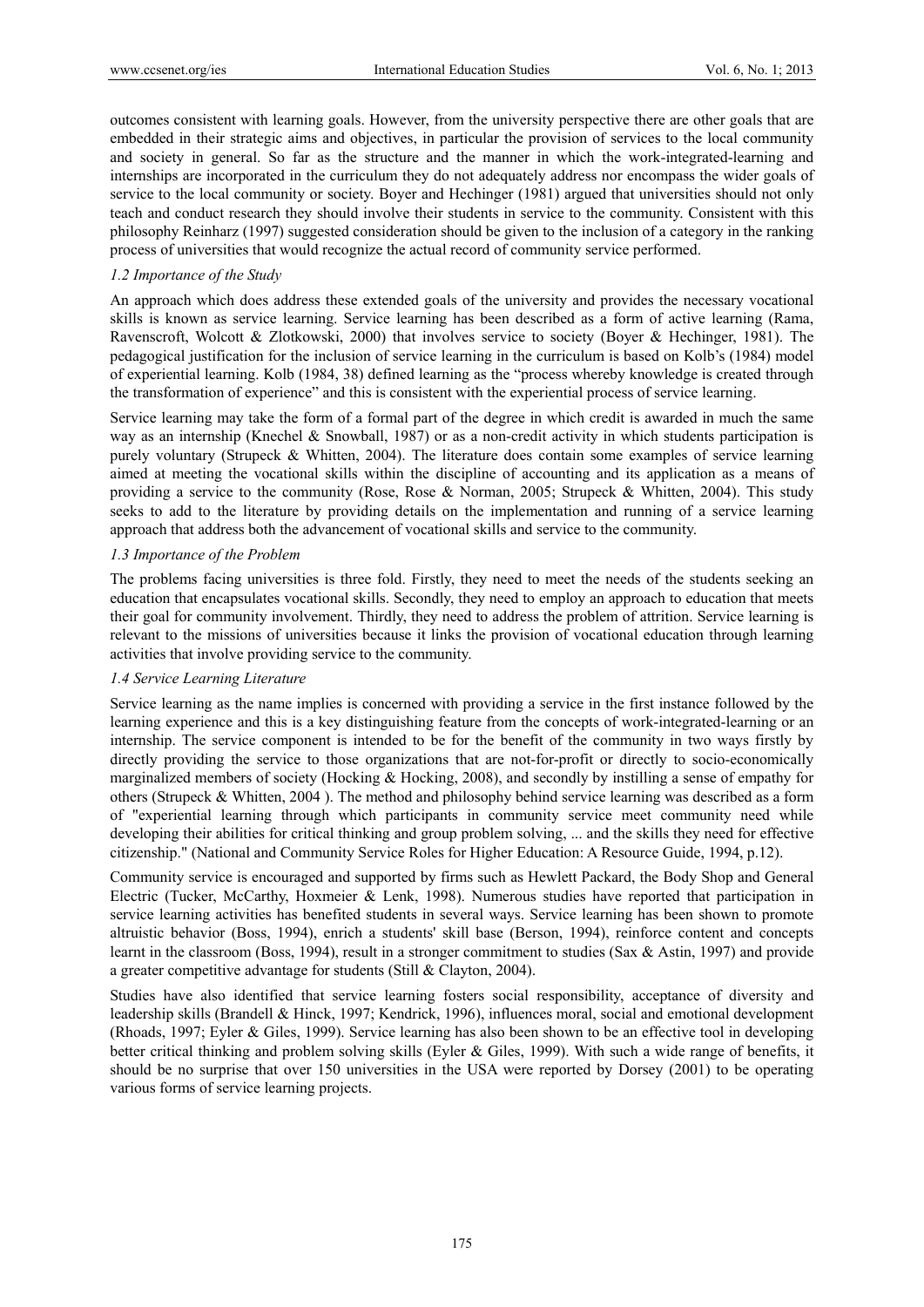There is a growing body of research that addresses the application of service-learning in the accounting curriculum (Zamora, 2012; Rose, Rose & Norman, 2005; Still & Clayton, 2004; Tschopp, 2004). A general set of guidelines were provided by Rama, Ravenscroft, Wolcott and Zlotkowski (2000) that were aimed at the issues likely to be encountered especially in regards to the accounting discipline with links to a wider body of research (Shafer, Park & Ketchand, 1999; Apostolou, 1999; Driscoll, Holland, Gelmon & Kerrigan, 1996). Drawing from this literature the steps for establishing and implementing service learning may be summarized as addressing; the intended student outcomes, differences in student characteristics, the process and setting. Based on the benefits and approaches to service learning activities identified in the literature the following model, Figure 1, was developed for application to the service-learning activity reported in this study.



Figure 1. Service Learning Model

# *1.5 Research Propositions*

In view of the qualitative methodology employed in this study the research is not intended to test hypothesis pertaining to the problem as identified. Rather the purpose is to explore the probity of the use of service learning to address the short comings of the internship and work-integrated-learning approaches adopted by universities. From this perspective two critical propositions emerge pertaining the use of service-learning to overcome the short comings of the internship and work-integrated-learning approaches.

The propositions emanating from the literature are expressed in the following terms:

- 1) That service learning facilitates the development of vocational skills such as communication, team work, leadership, and relevant competencies.
- 2) That service learning reinforces classroom content specifically by putting theory into practice.
- 3) That service learning promotes altruistic behavior through community awareness and professional ethics.
- 4) That service learning develops a stronger commitment to studies thereby resulting in higher retention of students and a reduction of attrition.

# **2. Methodology**

The methodology employed in this study is a qualitative analysis (Patton, 2002) with support for the analysis coming from quantitative data derived from a survey of the students involved in the service learning project. This methodology is well established in the social sciences literature and is considered to be a valuable source for the provision of well-grounded, descriptions and explanations of potential knowledge pertaining to local contexts (Miles & Huberman, 1984, 15). In terms of analyzing the data in respect of the propositions a form of triangulation is applied which draws upon the responses from the survey and the open ended questions to provide support for the overall inferences. Triangulation provides an important approach to addressing internal validation with in the qualitative data analysis methodology (Miles & Huberman, 1984, 234).

In this study the service learning experience involved the pro-bono auditing of three not-for-profit associations registered under the Incorporated Association Act in Queensland Australia. This Act requires the incorporated association to have their financial records audited annually and to lodge a copy of the audited financial reports in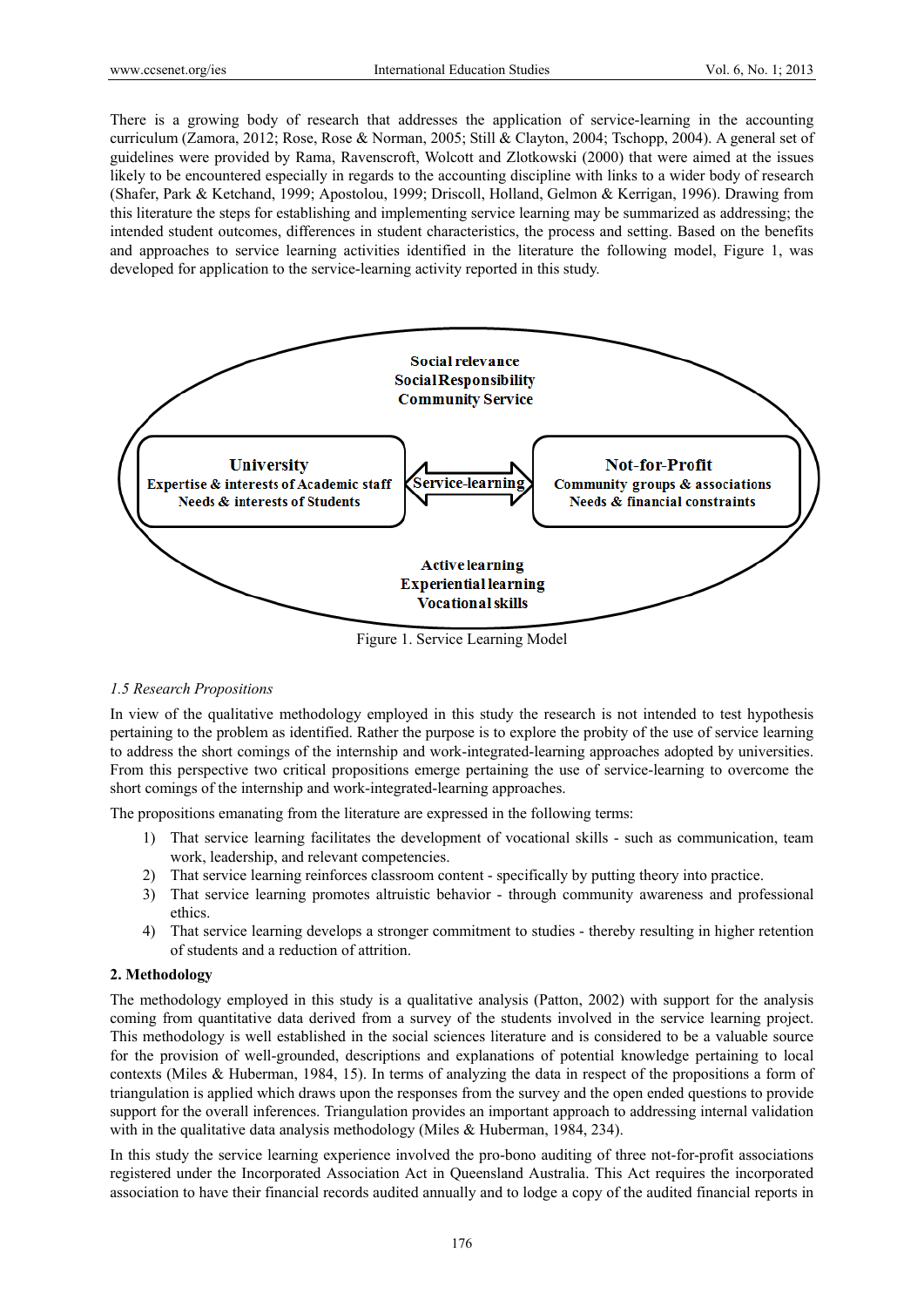order to renew the association's registration. Failure to lodge the audited financial reports within the prescribed deadline of the Act will incur a penalty and renewal may be rejected thus terminating the registration of the association. The service learning goals were develop using the basic competencies identified by Birkett (1993) as applicable to the auditing process. The provision of pro-bono accounting services promoted as a way in which the profession can contribute to the community and in particular not-for-profit organizations that in turn provide a community service (Shafer, Park & Ketchand, 1999). This service learning activity was offered as a non-credit based activity conducted under the supervision of a CPA with the participants receiving a letter of acknowledgement of their participation together with a confirmation of the competencies emanating from the activity.

# *2.1 Participants*

The sample in this study can be described as a purposeful and convenient sample comprising the students who volunteered to participate. Patton (2002) justified the use of a purposeful sample for qualitative research which is concerned with focusing on greater depth of understanding of a phenomenon in contrast to quantitative research which is aimed at generalizability. The sample consisted of nine second year level accounting majors enrolled in a Bachelor of Commerce accounting program. There were five females, four males and their ages ranged from 19 to 28. The goal was for the participants to learn auditing concepts and practices consistent with the basic competencies identified by Birkett (1993). The list of the auditing competencies is provided in Appendix A.

# *2.2 Survey Procedures*

A survey was conducted through the internet using the web site "surveymonkey" this approach allowed for a professional survey design that could be easily accessed by students with the results being available immediately and with total anonymity for respondents. The survey questions are presented in Table 1. The link to the survey was sent to all nine students that had been involved in the audit project with eight responding to the survey. This number of students is not large enough to be considered as representing anything more than feedback on the service learning activity embodied in the audit project. Accordingly no claims are made for generalizability of the results they are presented for the purpose of discussion relevant to this service learning activity.

# *2.3 Study Design*

The service learning activity involved an auditing project which addressed the auditing needs of not-for-profit incorporated associations. The auditing project addressed a number of skills that are considered essential for professional accountants and subsequently will benefit students both as accountants and as members of society. As the CPA in charge, I was responsible for the supervision of the auditing activities and evaluation of the level of competencies displayed by each student. These skills are identified as follows:

*Teamwork*: The nature of the auditing activity is traditionally one the requires teamwork. Students learn allocate tasks, schedule completion times and work together to accomplish outcomes. For some students the activity provides the opportunity to gain leadership experience by taking responsibility and ownership of the assigned task.

*Communication*: The audit activity requires the provision of written reports, such as the notes to management detailing questions pertaining to issues identified, and the appropriate notes to accompany the financial reports. The activity also requires intra-team communication and reporting to the supervising CPA.

*Experience with Audit Process*: The student teams are taken through the preparation, risk assessment and testing stages of the audit activity.

*Community Awareness*: The students become more conversant with the value and diverse nature of the work of community groups and gain a greater awareness of their ability to make a positive contribution.

*Professional Ethics*: Students are made aware of the professional code of conduct expected from them in their dealing with the audit clients and within the team structure of the audit itself. Confidentiality of the information gained from an audit is especially reinforced by having an agreement signed by the student acknowledging the need to maintain confidentiality.

Students were advised of the audit project during normal accounting lectures and interviews were conducted to explain the commitment and the selection process. Due to the supervision requirements the number of students that could be accommodated was set at nine. Based upon their performance in the interview nine students were selected and invited to attend a briefing meeting before the audit project could proceed. The introductory briefing was conducted to explain the audit tasks that were to be undertaken and to present documentation that each student was required to read and acknowledge. Of particular importance was the need to maintain confidentiality of the information that would be revealed by the audit client. Then each student received a further set of notes and documents specifically addressing the audit requirements of incorporated associations. Students were then set the task of researching and completing a pre-audit check list to confirm that all the documentation had been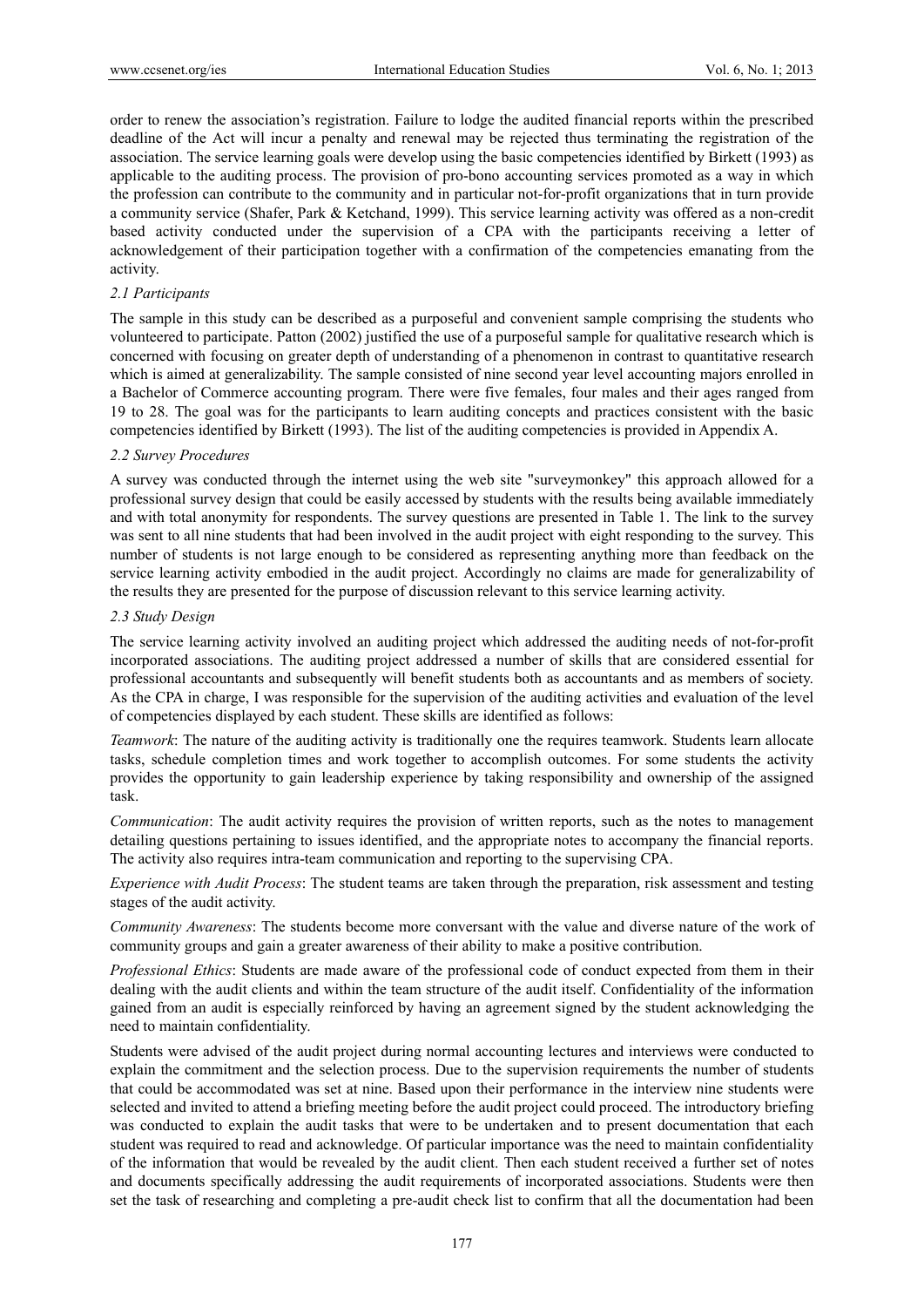provided by the client. Having completed the check list students were then asked to discuss their findings and to justify their conclusions - this encouraged participation and reflection on the accounting skills and knowledge that each would have to apply during the audit project. Students were then advised that teams would need to be formed to focus on separate areas of the audit and that these teams would in fact be required to provide and share information as the audit progressed. The students were reminded that this was to be a team effort and that each team have a team leader that would be appointed at a later date once the work had progressed sufficiently to allow for team dynamics to be observed. At all times the overall supervision was the responsibility of the CPA in charge.

There were three not-for-profit incorporated associations that were audited and there were nine students divided into three teams. The audit project was conducted in January 2011, for the financial year ending 31 December 2010, then again in January 2012 for the financial year ending 31 December 2011. Two of the incorporated associations used the accounting software MYOB and one used the accounting software QuickBooks, students were provided with basic instruction in the use of these software packages in their first year and minimal instruction was required for them to access the data from the relevant software.

The students were required to undertake the audit tasks on three days per week for the hours of 10.00am to 4.00pm. The students showed a high level of dedication and commitment to the task and some flexibility was provided to allow for attendance by teams on different days. Teams were set deadlines for providing their progress reports back to the CPA supervisor for discussion and for dissemination with the other teams. This allowed teams to cross check the work and raised awareness of the skills being used not just in the audit activities but also in regards to the accounting knowledge that they had acquired in their studies to date - a form of reflection.

During the audit process each team had to prepare a list of questions and prepare a letter or note that would be given to management advising them of matters or issues which required explanation or consideration of changes to their policies or procedures. Each team prepared the wording and it was then checked and scrutinized for accuracy by the CPA supervisor before it was sent bearing his name to the management committee of the relevant incorporated association. Once an audit had been completed and the work checked by the CPA supervisor the financial report was prepared by the relevant team. For the incorporated associations the financial report is classified as a special purpose financial report which means that they are not bound by law to follow the promulgated accounting standards. The financial report contained the Statement of Financial Performance (Income Statement) the Statement of Financial Position (Balance Sheet) and the relevant notes attaching to and forming part of those statements together with the Auditors Report/Statement. At the end of each audit project (2011 and then 2012) a debrief was undertaken which encouraged reflection on the part of each student with regards to the skills that they had used or acquired and the extent to which they been able to apply their knowledge - in effect what had they learnt.

Having completed the audit project each student was provided with a letter confirm his or her participation in the audit project and confirmation of competencies achieved (refer Appendix A). It should be noted that not all students achieved a satisfactory level of performance in every competency listed in Appendix A. Each student was presented with his or her letter and the list of competencies achieved and where they had not achieved a satisfactory level for a particular competency an explanation was given so that they could learn from the experience and focus on making improvements.

# **3. Results**

There were eight responses received all respondents answered questions 1 to 7 while only six responded to the open ended question which sought feedback and general comments regarding their experiences from the audit project. The responses to the survey are summarized in Table 1.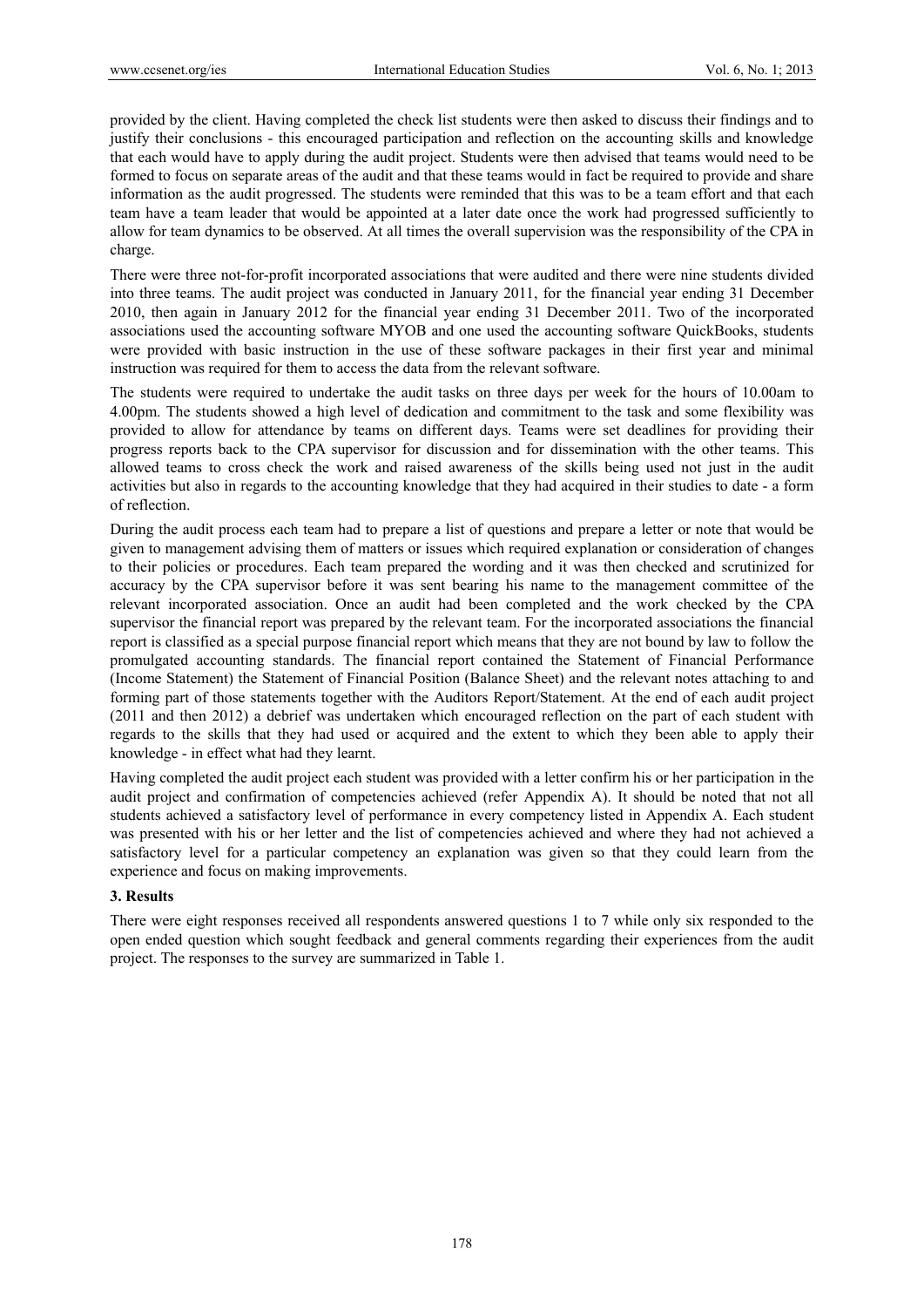Table 1. Survey Results

| 1. How helpful was the audit project to your learning about auditing? | Extremely helpful    | $5(62.5\%)$ |
|-----------------------------------------------------------------------|----------------------|-------------|
|                                                                       | Very helpful         | 3(37.5%)    |
| 2. How useful was the audit project to you in learning to apply your  | Extremely useful     | $4(50.0\%)$ |
| accounting skills?                                                    | Very useful          | $4(50.0\%)$ |
| 3. How well did the audit project help you to develop your            | Extremely well       | $1(12.5\%)$ |
| communication skills?                                                 | Very well            | $6(75.0\%)$ |
|                                                                       | Moderately well      | $1(12.5\%)$ |
| 4. How effective was the audit project in helping you to develop your | Extremely effective  | $2(25.0\%)$ |
| teamwork skills?                                                      | Very effective       | $5(62.5\%)$ |
|                                                                       | Moderately effective | $1(12.5\%)$ |
| 5. How well did the audit project do in meeting your expectations for | Extremely well       | 3(37.5%)    |
| learning?                                                             | Very well            | $5(62.5\%)$ |
| 6. How important do you think voluntary service is to the             | Extremely important  | $5(62.5\%)$ |
| community?                                                            | Very important       | 3(37.5%)    |
| 7. Overall, are you satisfied, dissatisfied, or neither satisfied nor | Extremely satisfied  | $5(62.5\%)$ |
| dissatisfied with your experience in the audit project?               | Moderately satisfied | 3(37.5%)    |

The results are consistent with the findings of prior research that examined service learning activities in so far as the students reported a high level of benefits attributable to their participation in the audit project (Hesser, 1995). Whilst the small number in the sample limits the generalizability it also may be considered as supporting the literature that small group teaching provides students with a greater level of involvement and subsequent learning (Leveson, 1999). The responses to the three questions regarding the contribution of the service learning activity to the development of the skills pertaining to accounting, communication and teamwork may be characterized as being at the higher levels. The development of accounting skills features more prominently than the communication or the teamwork skills and this may be explained by the very nature of the audit tasks which are dependent on the application of knowledge directly pertaining to accounting.

The survey from the perspective of qualitative research is to provide confirmatory support for the propositions that have been developed. Accordingly, the analysis is limited to interpretation of the results relevant to the respective propositions. Proposition 1 is supported by the results from questions 1 to 5. Proposition 2 is supported by the results from questions 1, 2 and 5. Proposition 3 is supported by the results from question 6. Proposition 4 is supported by the resullts from questions 5 and 7.

#### *3.1 Comments from Student Respondents*

Only six of the eight respondents provided comments and feedback to the open ended question. The attitudes of the students to the service learning activity is probably best expressed by the students own words. The comments were overwhelming positive in their appraisal of the audit project and confirm that the benefits of involvement in a service learning activity is consistent whether enacted as a non-credit activity. The following quotes maintain the anonymity of the students from the survey and are presented in the following number order:

#### Student 1

*"It was a great experience, I just wish I had more exposure to it (time wise). It was great to put the theory we were taught into action and see how everything falls into place."* 

This is consistent with the literature that holds that service learning reinforces the learning from classroom content. This statement is also consistent with the survey results and proposition number 2.

# Student 2

*"The experience on offer to students via the audit project is both singular and priceless. There is no other program that I am aware of wherein a student has this level of access to professionals and organisations on a voluntary basis. An opportunity where those willing to commit will see their efforts pay dividends in the form of confidence and experience."* 

This supports proposition number 2 and is consistent with the literature that holds that service learning reinforces the learning from classroom content.

### Student 3

*"I found that being part of the audit project helped me to understand the practical side of auditing and other accounting issues in business in 'real life'. It enabled me to apply the knowldege I have learnt from my degree. I enjoyed being part of a team. Working together to complete the task was helpful in gaining*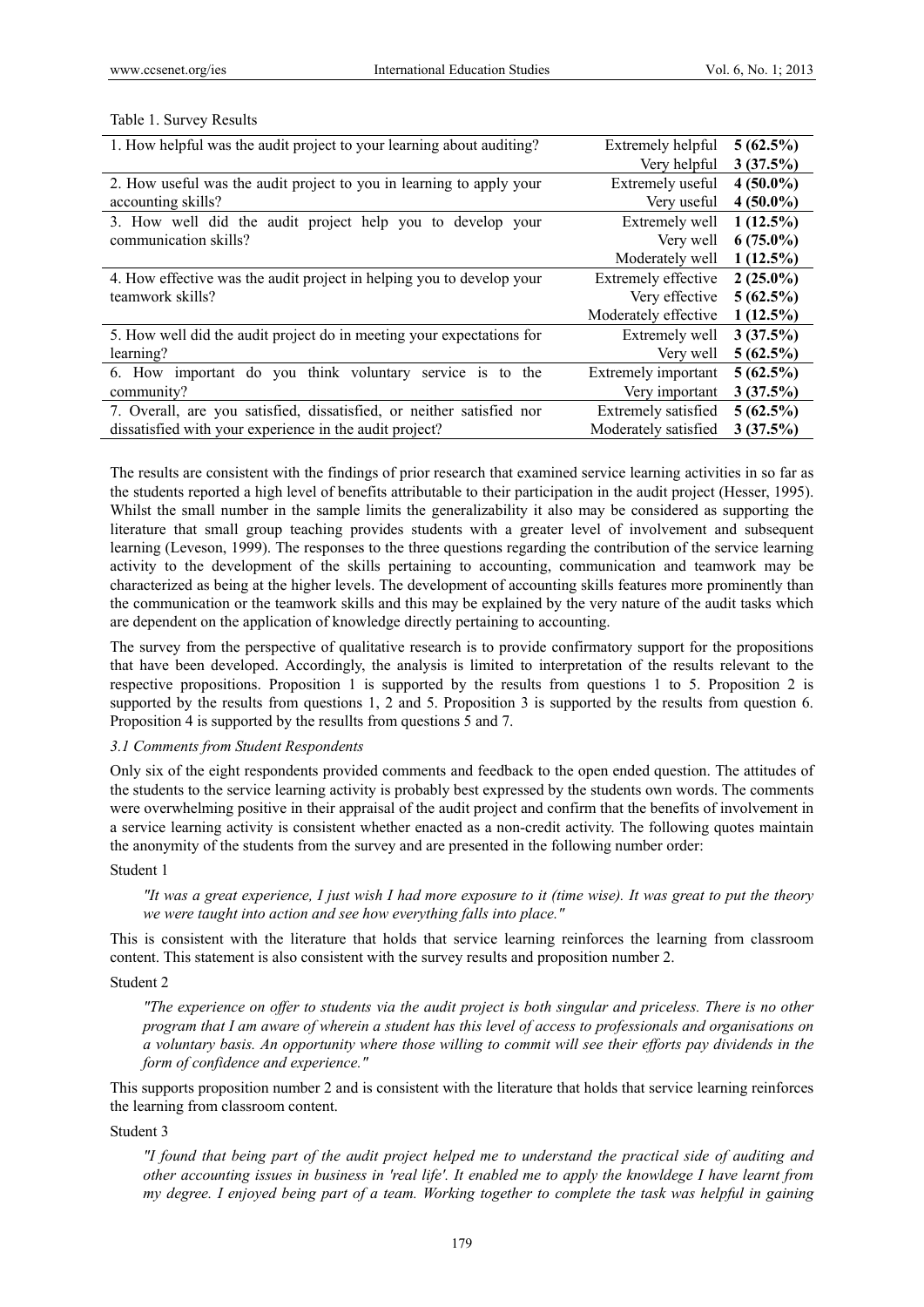*experience in a team environment. I am grateful for the opportunity to be a part of the audit project."* 

This is consistent with the literature that holds that service learning reinforces the learning from classroom content. This statement is also consistent with the survey results and provides support for the propositions 1 and 2.

## Student 4

*"Good opportunity to receive some practical experience outside of the classroom."* 

This statement is also consistent with the survey results and is confirmatory of the proposition number 2.

#### Student 5

*"Every accounting student should participate in the project. It is a fantastic opportunity for industry experience. ... I would love to have further involvement with the project, ...."* 

This is consistent with the literature and the survey results and supports proposition number 2.

#### Student 6

*"The audit project allowed me to enhance my ability to work within a team. It also gave me invaluable practical experience in the task of conducting an audit. Overall, I would recommend it to any accounting student that they become involved in such projects."* 

This is confirmatory of the survey results and the proposition 1 and 2.

The comments reveal that the students perceived that they had gained benefits from the service learning activity and this is reflected in their choice of words. The most prominent word used by the students in their responses is experience and this is with the literature that service learning is a form of experiential learning.

#### **4. Summary**

The feedback from the students indicates that they perceived very clear benefits arising from participating in the audit project. The comments reinforce the high level of the responses to the specific questions in regards to the service learning being helpful, useful and effective in providing the opportunity to develop their skills in accounting, communication and teamwork. These findings are consistent with the results reported in the literature (Zamora, 2012; Rose, Rose & Norman, 2005; Still & Clayton, 2004; Tschopp, 2004) and subsequently, provide support for the continued development and use of service learning activities to achieve desirable vocational learning outcomes.

This study provides evidence that even a non-credit activity will still attract students and is just as useful a means by which to provide the opportunity for students to engage in community service through the application of their knowledge and skills in a practical and real life setting. From the responses to the survey there is limited evidence that service learning can instil an awareness of the value of community service. Clearly, the results are not generalizable due to the small sample size and only offer the opportunity to make comparisons with prior research in order to draw inferences. This limitation was due to the overriding constraint for supervision of the students during the audit project as I was the only faculty member and CPA conducting the pro-bono auditing.

Future research may seek to examine the role of service learning in reducing attrition rates. Such research may provide stronger support for the application of service learning as an alternative method for addressing the problem of attrition and may be tested across a broader spectrum of disciplines.

#### **References**

- Apostolou, B. (1999). Outcomes Assessment. *Issues in Accounting Education*, *14*(1), 177-197. http://dx.doi.org/10.2308/iace.1999.14.1.177
- Birkett, W. (1993). *Competency Based Standards for Professional Accountants in Australia and New Zealand: Discussion Paper.* the Institute of Chartered Accountants in Australia, Australian Society of CPA's, New Zealand Society of Accountants.
- Boss, J. (1994). The effect of community service work on the moral development of college ethics students. *Journal of Moral Education*, *23*(2), 183-198. http://dx.doi.org/10.1080/0305724940230206
- Boyer, E., & Hechinger, F. (1981). *Higher Learning in the Nation's Service*. Washington, DC: Carnegie Foundation for the Advancement of Teaching.
- Brandell, M., & Hinck, S. (1997). Service learning: Connecting citizenship with the classroom. *NASSP Bulletin*, *81*(591), 49-56. http://dx.doi.org/10.1177/019263659708159109
- Cord, B., Bowrye, G., & Clements, M. (2010). Accounting Student's Reflections on a Regional Internship Program, Australasian Accounting. *Business and Finance Journal*, *4*(3), 47-64.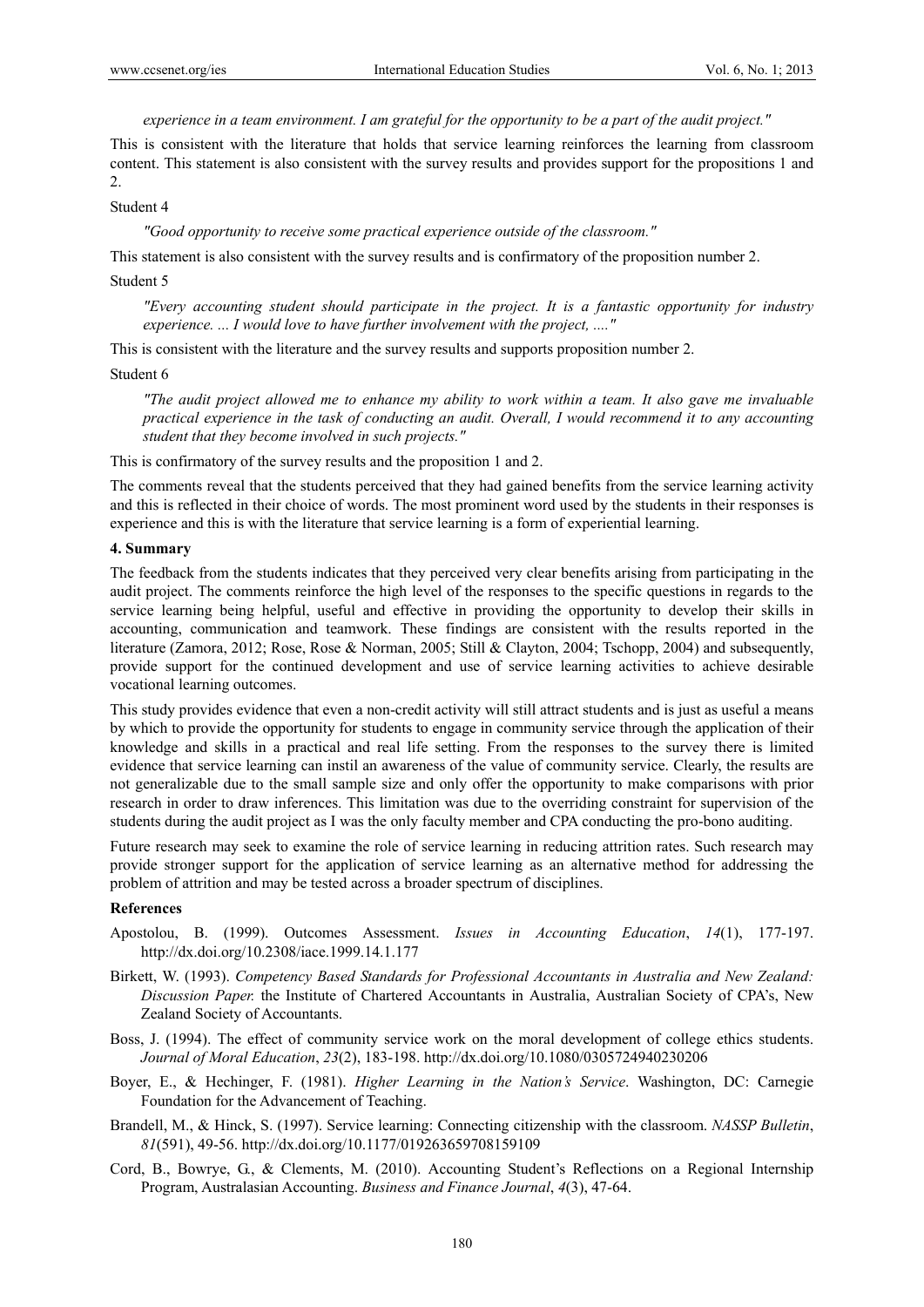- Dorsey, B. (2001). Linking Theories of Service-Learning and Undergraduate Geography Education. *Journal of Geography*, *100*(3), 124-132. http://dx.doi.org/10.1080/00221340108978428
- Driscoll, A., Holland, B., Gelmon, S., & Kerrigan, S. (1996). An Assessment model for service-learning: Comprehensive case studies of impact on faculty, students, community, and institution. *Michigan Journal of Community Service Learning, 3*(1), 66-71.

Eyler, J., & Giles, D. (1999). *Where's the learning in service learning?* San Francisco, CA: Jossey-Boss.

- Heijke, H., & Koeslag, M. (1999). The Labour-market Position of University Education and Higher Vocational Education in Economics and Business Administration: a comparison. *Education Economics*, *7*(3), 259. http://dx.doi.org/10.1080/09645299900000022
- Hesser, G. (1995). Faculty Assessment of Student Learning: Outcomes Attributed to Service-Learning and Evidence of Changes in Faculty Attitudes About Experiential Education. *Michigan Journal of Community Service Learning, 2*(1), 33-42.
- Hocking, D., & Hocking, R. (2009). An Answer to the AICPA core competencies challenge. *Journal of Instructional Pedagogies*, *1,* 1-15.
- Kendrick, J. (1996). Outcomes of service-learning in an Introductory Sociology course. *Michigan Journal of Community Service learning*, *3*(1), 72-81
- Kenworthy, A. (1996). Linking Business Education Campus Culture and Community: The Bentley Service-Learning Project. *Journal of Business Ethics*, *15*(1), 121-131. http://dx.doi.org/10.1007/BF00380268
- Kolb, D. (1984). *Experiential Learning: Experience as the Source of Learning and Development*. Englewood Cliffs, NJ: Prentice Hall.
- Kolenko, T., Porter, G., Wheatley, W., & Colby, M. (1996). A Critique of Service Learning Projects in Management Education: Pedagogical Foundations, Barriers, and Guidelines. *Journal of Business Ethics*, *15*(1), 133-142. http://dx.doi.org/10.1007/BF00380269
- Lamb, C., Swinth, R., Vinton, K., & Lee, J. (1998). Integrating Service Learning into a Business School Curriculum. *Journal of Management Education*, *22*(5), 637-654. http://dx.doi.org/10.1177/105256299802200506
- Lawson, R., Fallshaw, E., Papadopoulos, T., Taylor, T., & Zanko, M. (2011). Professional Learning in the business Curriculum: Engaging Industry, Academics and Students. *Asian Social Science*, *7*(4), 61-68.
- Leveson, L. (1999). Small Group Work in Accounting Education: an evaluation of a programme for first year students. *Higher Education Research & Development*, *18*(3), 361-377. http://dx.doi.org/10.1080/0729436990180306
- Miles, M., & Huberman, A. (1984). *Qualitative Data Analysis: A Sourcebook of New Methods*. Newbury Park: Sage Publications.
- National and Community Service Roles for Higher Education: A Resource Guide. (1994). Washington, DC: The Corporation for National and Community Service.
- Owen, C., Mathews, P., Phillips, C., Ramsey, W., Corrigan, G., Bassett, M., & Wenzell, J. (2011). Intern culture, internal resistance: uptake of peer review in two Australian hospital internship programs. *Australian Health Review*, *35,* 430-435. http://dx.doi.org/10.1071/AH10925
- Patrick, C-j., Peach, D., Pocknee, C., Webb, F., Fletcher, M., & Pretto, G. (2008). The WIL [Work Integrated Learning]report: A national scoping study [Australian Learning and Teaching Council (ALTC) Final report. Queensland University of Technology: Brisbane. Available online at: www.altc.edu.au and www.acen.edu.au (accessed 25 October 2012).
- Patton, M. (2002). *Qualitative Research & Evaluation Methods*, Thousand Oaks: Sage Publications.
- Rama, D., Ravenscroft, S., Wolcott, S., & Zlotkowski, E. (2000). Service-Learning Outcomes: Guidelines for Educators and Researchers. *Issues in Accounting Education*, *15*(4), 657-692. http://dx.doi.org/10.2308/iace.2000.15.4.657
- Reinharz, J. (1997). *A better way of judging colleges*. Boston Globe, December 27, A19.
- Rhoads, R. (1997). *Community service higher learning: Explorations of the caring self*. Albany, NY: State University of New York Press.
- Rose, J., Rose, A., & Norman, C. (2005). A Service-Learning Course in Accounting Information Systems. *Journal of Information Systems*, *19*(2), 145-172. http://dx.doi.org/10.2308/jis.2005.19.2.145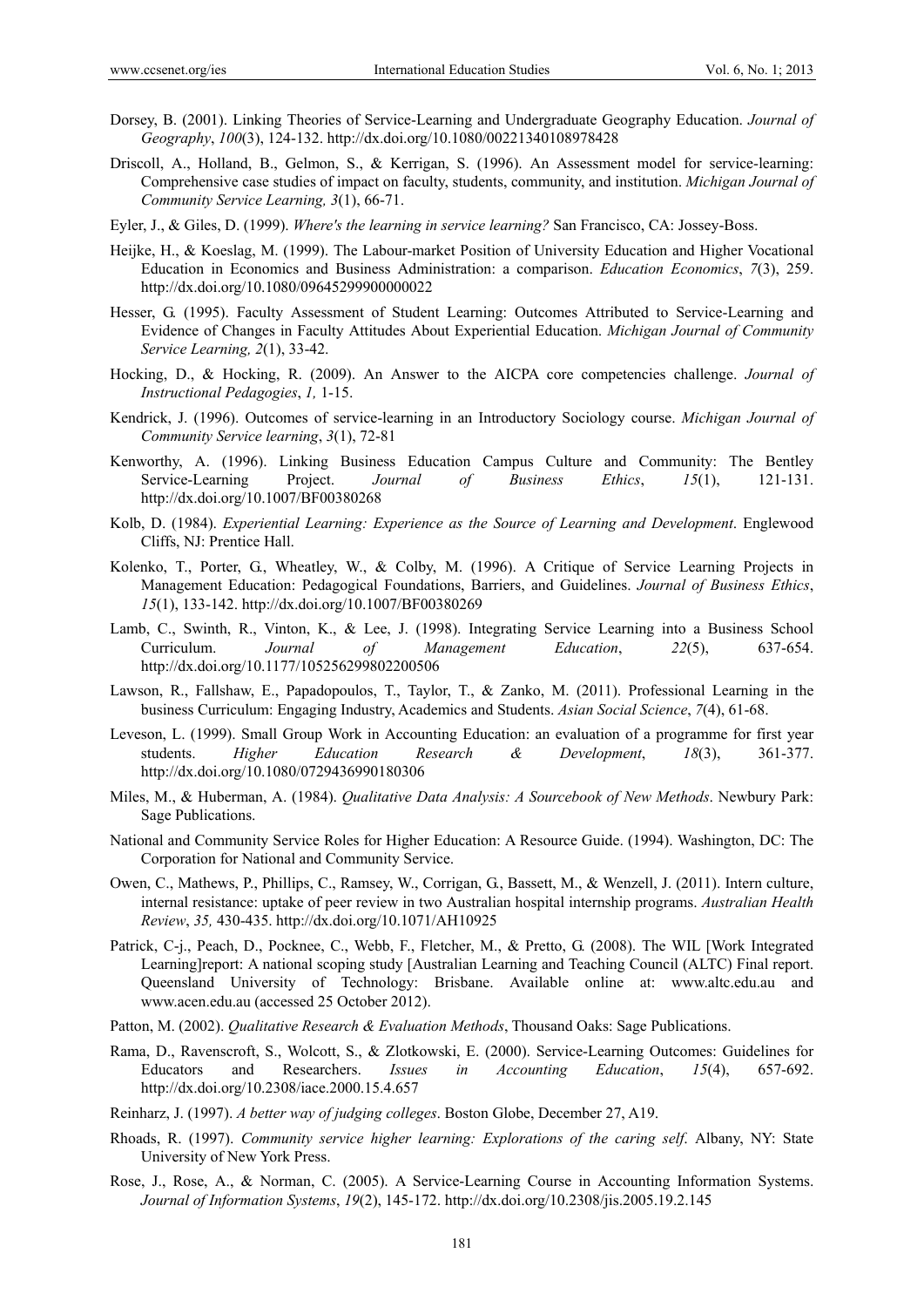- Sax, L., & Astin, A. (1997). The benefits of service: Evidence from undergraduates. *Educational Record*, *78,* 25-32.
- Shafer, W., Park, L., & Ketchand, A. (1999). Giving Back: Pro bono accounting services. *Journal of Accountancy*, *188*(5), 95-98.
- Stasz, C., Kaganoff, T., & Eden, R.A. (1994). Integrating academic and vocational education: a review of the literature, 1987–1992. *Journal of Vocational Education Research*, *19*(2), 25–72.
- Still, K., & Clayton, P. (2004). Utilizing Service-Learning in Accounting Programs. *Issues in Accounting Education*, *19*(4), 469-486. http://dx.doi.org/10.2308/iace.2004.19.4.469
- Sturm, S., & Guinier, L. (2007). The Law School Matrix: Reforming Legal Education in a Culture of Competition and Conformity. *Vanderbilt Law Review*, *60*(2), 515-553.
- Tschopp, D. (2004). The Seneca Babcock Business Plan: A Case Study in Using Service Learning to Meet the AICPA Core Competencies. *Journal of Education for Business*, *79*(5), 261-266. http://dx.doi.org/10.3200/JOEB.79.5.261-266
- Tucker, M., McCarthy, A., Hoxmeier, J., & Lenk, M. (1998). Community Service Learning Increases Communication Skills Across the Business Curriculum. *Business Communication Quarterly*, *61*(2), 88-99. http://dx.doi.org/10.1177/108056999806100211
- Zamora, V. (2012). Using a Social Enterprise Service-Learning Strategy in an Introductory Management Accounting Course. *Issues in Accounting Education*, *27*(1), 187-226. http://dx.doi.org/10.2308/iace-50102